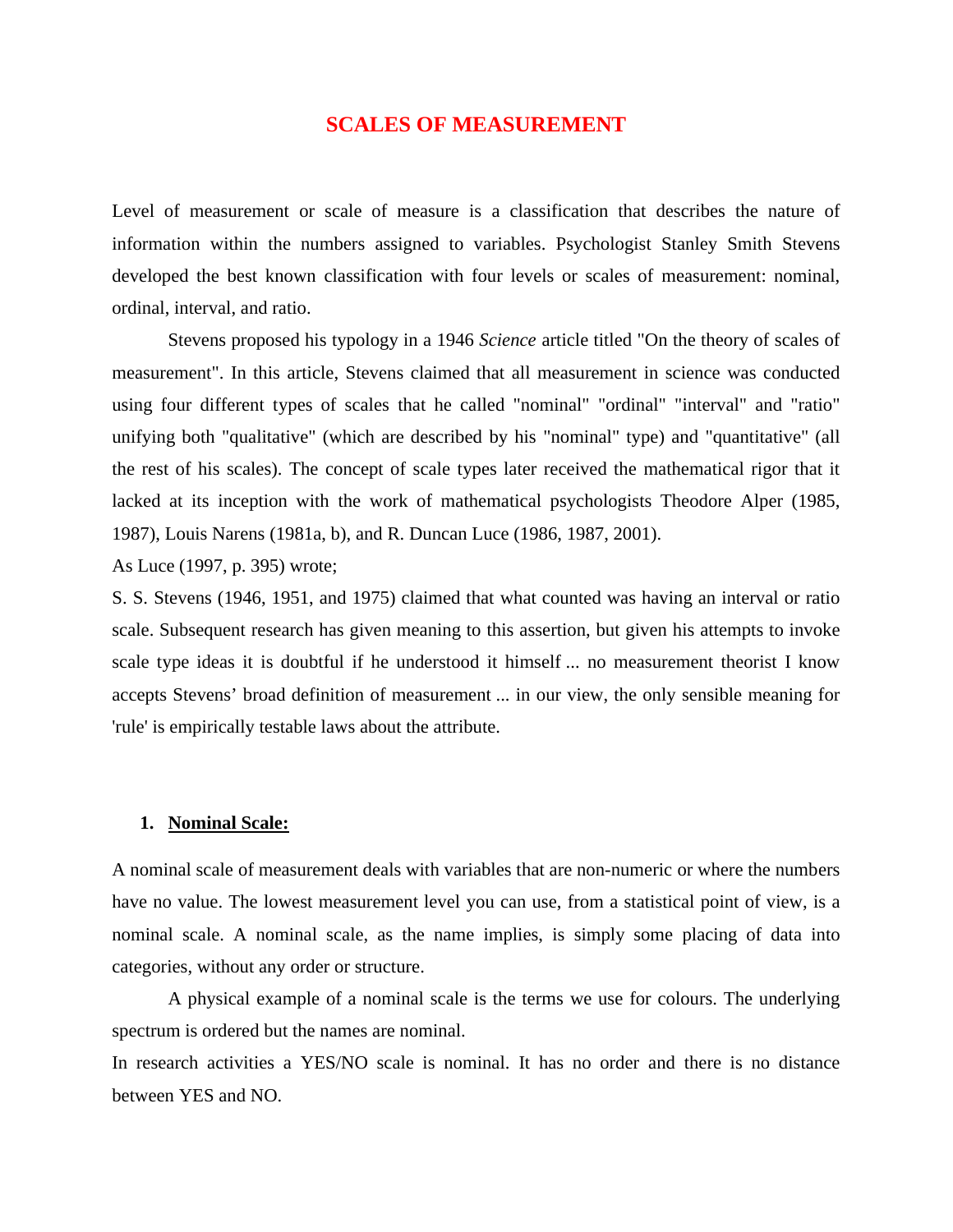#### **2. Ordinal Scale:**

The ordinal type allows for rank order (1st, 2nd, 3rd, etc.) by which data can be sorted, but still does not allow for relative *degree of difference* between them.

An ordinal scale of measurement looks at variables where the order matters but the differences do not matter. When you think of 'ordinal,' think of the word 'order.' In the case of letter grades, we don't really know how much better an A is than a D. We know that A is better than B, which is better than C, and so on. But is A four times better than D? Is it two times better? In this case, the order is important but not the differences.

Examples include, on one hand, dichotomous data with dichotomous (or dichotomized) values such as 'sick' vs. 'healthy' when measuring health, 'guilty' vs. 'innocent' when making judgments in courts, 'wrong/false' vs. 'right/true' when measuring truth value, and, on the other hand, non-dichotomous data consisting of a spectrum of values, such as 'completely agree', 'mostly agree', 'mostly disagree', 'completely disagree' when measuring opinion.

#### **3. Interval Scale:**

Interval scales are numeric scales in which we know not only the order, but also the exact differences between the values.

The classic example of an interval scale is Celsius temperature because the difference between each value is the same. For example, the difference between 60 and 50 degrees is a measurable 10 degrees, as is the difference between 80 and 70 degrees. Time is another good example of an interval scale in which the increments are known, consistent, and measurable.

## **4. Ratio Scale:**

The ratio scale of measurement is the most informative scale. It is an interval scale with the additional property that its zero position indicates the absence of the quantity being measured. You can think of a ratio scale as the three earlier scales rolled up in one. Like a nominal scale, it provides a name or category for each object (the numbers serve as labels). Like an ordinal scale, the objects are ordered (in terms of the ordering of the numbers). Like an interval scale, the same